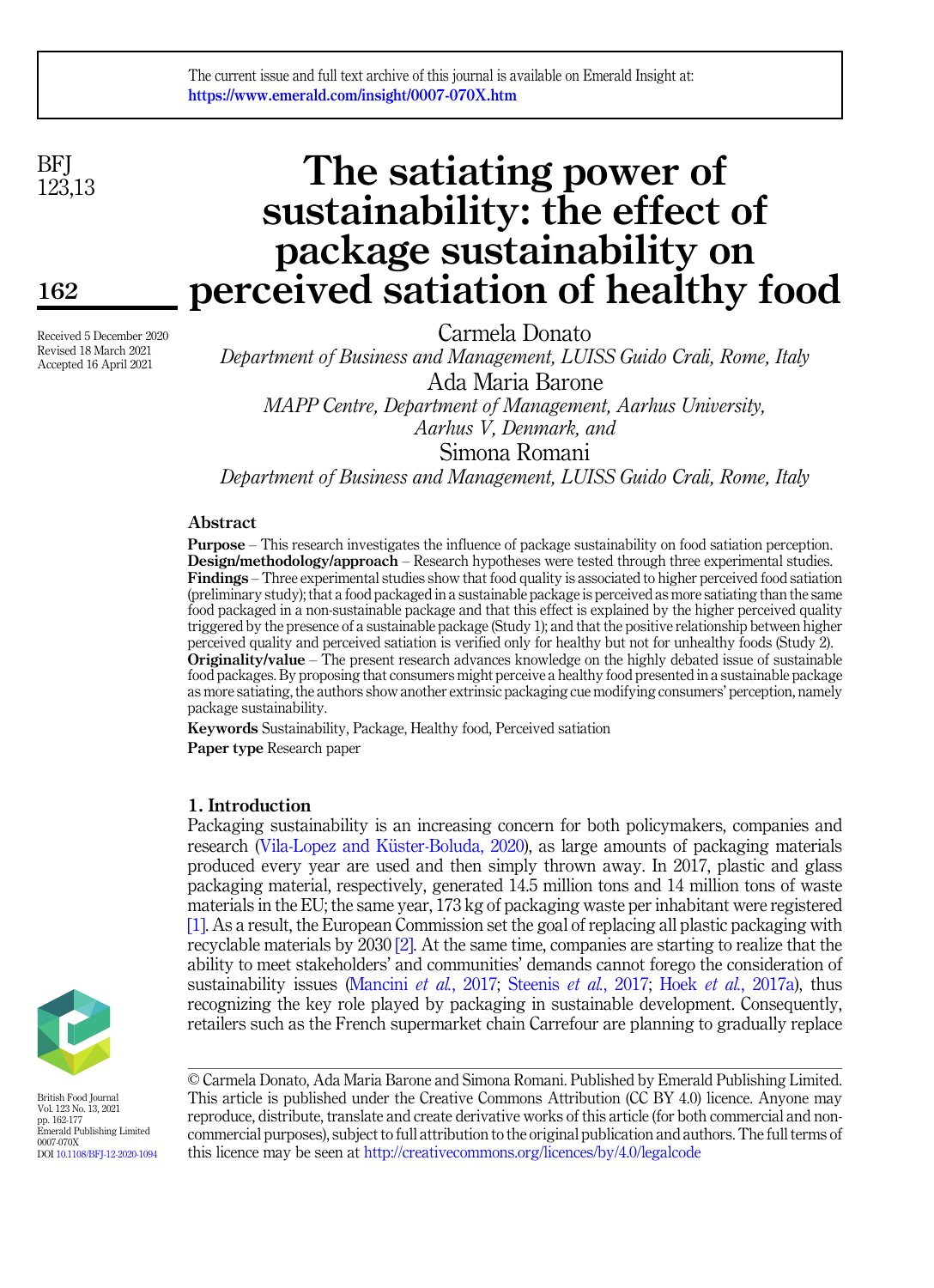non-recyclable plastics by alternative, more environmentally friendly materials [\[3\]](#page-10-2). Furthermore, sustainable packaging has been a major topic of discussion in sustainability and marketing literature (e.g., [Lindh](#page-11-1) *et al.*, 2016; [Magnier and Cri](#page-11-2)é, 2015; [Steenis](#page-13-1) *et al.*, 2017; [Steenis](#page-12-1) *et al.*, 2018). Indeed, its role is particularly relevant in relation to consumer-packaged goods and especially food.

On this topic, prior research has shown that package is an important information driver in food evaluation, as its shape, color and material implicitly generate inferences about its content in terms of aspects such as taste or calories (e.g., [Ares and Deliza, 2010](#page-10-3); [Becker](#page-10-4) *et al.*, [2011;](#page-10-4) [Chandon, 2013;](#page-10-5) [Krider](#page-11-3) et al., 2001, [Koo and Suk, 2016](#page-11-4); Kunz et al.[, 2020](#page-11-5)). Moreover, according to [Wansink and Chandon \(2006\),](#page-13-2) consumers' expectations about food's ability to satiate their appetite can be modified by the presence of extrinsic cues such as nutrition labels. Conversely, less is known about whether and to what extent other features of food packaging affect consumers' perceptions of satiation. In this sense, as consumers show an increasing concern about green consumption (e.g., Olsen *et al.*[, 2014](#page-12-2); [Magnier and](#page-11-6) [Schoormans, 2015](#page-11-6)) and their demand for sustainability continues to grow [\(Kronthal-Sacco](#page-11-7) [and Whelan, 2019](#page-11-7)), understanding whether package sustainability – in the sense of packages owning intrinsic and/or extrinsic attributes aiming at reducing the product's environmental footprint [\(Magnier](#page-11-8) et al., 2016) – affect consumers' perception of satiation and consequently their food consumption appears to be particularly relevant. Few recent papers explored this issue and showed that food presented in packages containing sustainable cues (i.e., logos, color) and food packaged in sustainable packaging are more positively evaluated because of higher perception of quality and naturalness (e.g., [Magnier](#page-11-8) et al., 2016; [Marozzo](#page-12-3) et al., 2020). However, there is no evidence about how packaging sustainability affect consumers' perceived satiation.

Nevertheless, the investigation of this issue must account for the trade-off inherent to the choice between healthy and unhealthy foods (e.g., [Talukdar and Lindsey, 2013;](#page-13-3) [Tal and](#page-13-4) [Wansink, 2015;](#page-13-4) [Ivanic, 2016](#page-11-9)), as consumers believe that healthy food is less satiating than unhealthy alternatives ([Finkelstein and Fishbach, 2010;](#page-10-6) [Suher](#page-13-5)  $et al., 2016$ ) such that even fastfood meals are believed to be less caloric when advertised as healthy [\(Chandon and Wansink,](#page-10-7) [2007\)](#page-10-7). As a result, demand for junk food to the detriment of healthy food choices has been growing in recent years (Fryar *et al.*[, 2018](#page-11-10)), with obesity increasing from  $11.7\%$  in 2012 to 13.2% in 2016, and with a total of 2.6 billion of people being overweight globally in 2018 (FAO, 2018) [\[4\].](#page-10-8)

Hence, building on evidence about the effect of package sustainability on consumers' perceptions (e.g., [Magnier](#page-11-8) et al., 2016) and on results from prior research showing that extrinsic cues affect satiation perceptions (i.e., [Wansink](#page-13-6) *et al.*, 2004; [Miraballes](#page-12-4) *et al.*, 2014), we argue that food packaged in a sustainable (vs. not sustainable) package is perceived as more satiating than food presented in a non-sustainable package. More specifically, we argue that this effect is a *halo effect* deriving from higher perceptions of food quality associated with the use of a sustainable package.

However, based on Cue Consistency Theory – according to which under uncertainty consumers are more likely to rely during their evaluations on the presence of multiple cues providing corroborating (vs. disparate) information ([Maheswaran and Chaiken, 1991\)](#page-12-5) – we argue and demonstrate that this effect holds only for healthy (vs. unhealthy) foods. Thus, through this research we build on and contribute to the literature on how consumers use packaging to make inferences about food content, finding another source of food estimation bias, i.e., package sustainability. In doing so, we conducted three experimental studies with the objective of testing the proposed causal relationship between package sustainability and perceived food satiation.

The remainder of this paper is organized as follows. First, we discuss how package sustainability positively influences perceived food satiation via food quality and present the The satiating power of sustainability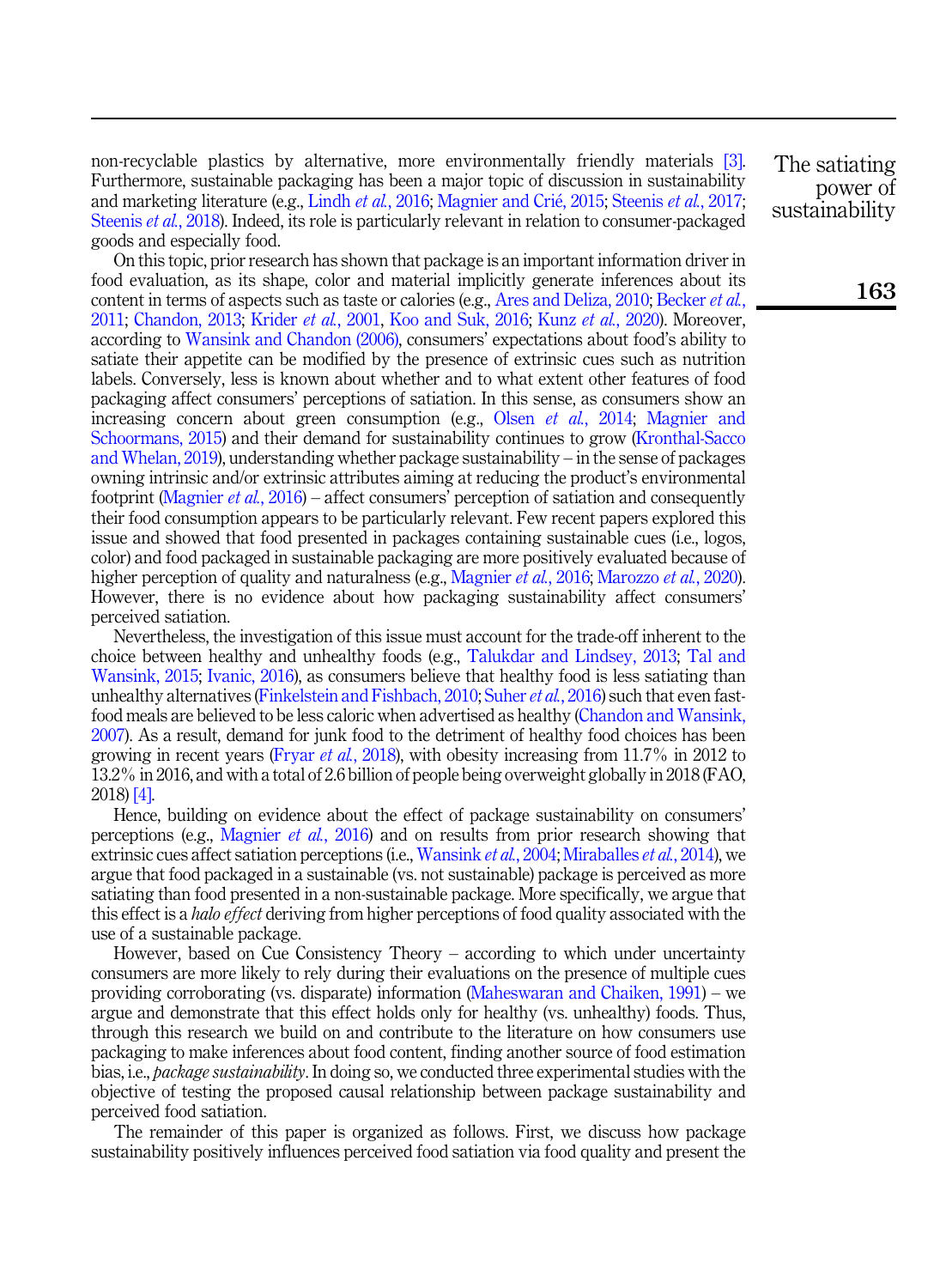associated hypotheses. Second, we present three empirical studies aimed at testing the hypothesized mechanism. Finally, we conclude with discussion of findings and presentation of implications for managers and policymakers.

## 2. Conceptual framework

# 2.1 Package sustainability and food satiation

Product packaging serves multiple logistical functions, including simplified transportation of goods, efficient product storage and product protection [\(Rundh, 2005\)](#page-12-6). Packaging is also acknowledged as an important tool in the marketing communications strategy, through the transmission of information about product benefits, the construction and/or the reinforcement of the brand image, and the supply of visual cues that facilitate associations with other elements of the communications mix (e.g., [Underwood and Klein, 2002](#page-13-7)). However, product packaging is also one of the main contributors to municipal solid waste [\(EPA, 2019\)](#page-10-9), with detrimental effects on the environment [\(Hall, 2017](#page-11-11)). This suggests the need for more sustainable solutions, in the sense of packaging production and development, whereby the needs of the present generation will not compromise the ability of future generations to meet their own needs [\[5\]](#page-10-10) and with new packages developed consistently with the goals of sustainable development, from cradle to grave [\(Martinho](#page-12-7) *et al.*, 2015). At the same time, this shift raises the question of how and to what extent these new solutions affect consumers' perception. As a result, several authors (e.g., [Magnier and Cri](#page-11-2)é[, 2015](#page-11-2); [Magnier and](#page-11-6) [Schoormans, 2015](#page-11-6); [Magnier](#page-11-8) *et al.*, 2016; [Seo and Scammon, 2017](#page-12-8); [Steenis](#page-13-1) *et al.*, 2017; Rees *et al.*, 2018; [Ketelsen](#page-11-12) *et al.*, 2020) have recently focused their efforts on the understanding of the effect of package sustainability on consumers' perceptions and evaluations of the related packaged products. More specifically, sustainable packages have been defined as packages evoking via their structure or graphical elements eco-friendliness to customers, as for example through the usage of biodegradable materials, or eco-friendly logos [\(Magnier and](#page-11-2) [Cri](#page-11-2)é, 2015). In this sense, a sustainable package – e.g., a paper-based package entirely made from biodegradable material – is expected to be beneficial, safe and healthy for individuals and communities throughout its life cycle [\[6\]](#page-10-11). Coherently, a consistent stream of consumer research highlights that the usage of more sustainable packages positively influences consumers' attitude and choice behavior [\(Martinho](#page-12-7) et al., 2015; [Prakash and Pathak, 2017](#page-12-9); [Rokka and Uusitalo, 2008;](#page-12-10) [Van Biergelen](#page-13-8) et al., 2009; Rees et al.[, 2019](#page-12-11)) and that packages sustainability can affect consumers' likelihood of purchase and willingness to pay [\(Magnier](#page-11-6) [and Schoormans, 2015;](#page-11-6) [Nordin and Selke, 2010;](#page-12-12) [Pancer](#page-12-13) et al., 2017).

The usage of sustainable packages also plays a key role in consumers' perceptions of food, not only for their primary functions such as food preservation and transportation, but also because they allow consumers to draw inferences about the product or its attributes using both intrinsic (e.g., labels and logos) and extrinsic (e.g., package material; [Magnier](#page-11-8)  $et al., 2016$ ) attributes. For example, [Van Birgelen](#page-13-8) et al. (2009) showed that consumers are willing to trade off almost all products attributes, except for taste and price, in favor of environmentally friendly packaging. In the same vein, Lee *et al.* [\(2013\)](#page-11-13) and [Magnier](#page-11-8) *et al.* (2016) demonstrated that the perceived quality of food products is more positive when they are packaged in a sustainable packaging. Moreover, [Marozzo](#page-12-3) *et al.* (2020) found that packages that adopt *au* naturel colors evoking natural elements (i.e., beige) increase perceptions of products authenticity, and therefore higher consumers' willingness to pay. According to previous research [\(Huber and McCann, 1982](#page-11-14); [Pinson, 1986\)](#page-12-14), consumers are not aware about these inferences, as they implicitly transfer the impressions generated from one element (i.e., packaging material) to another (i.e., packaged food). Building on these findings we propose another food estimation bias generated by the usage of sustainable packages. More

164

**BFI** 123,13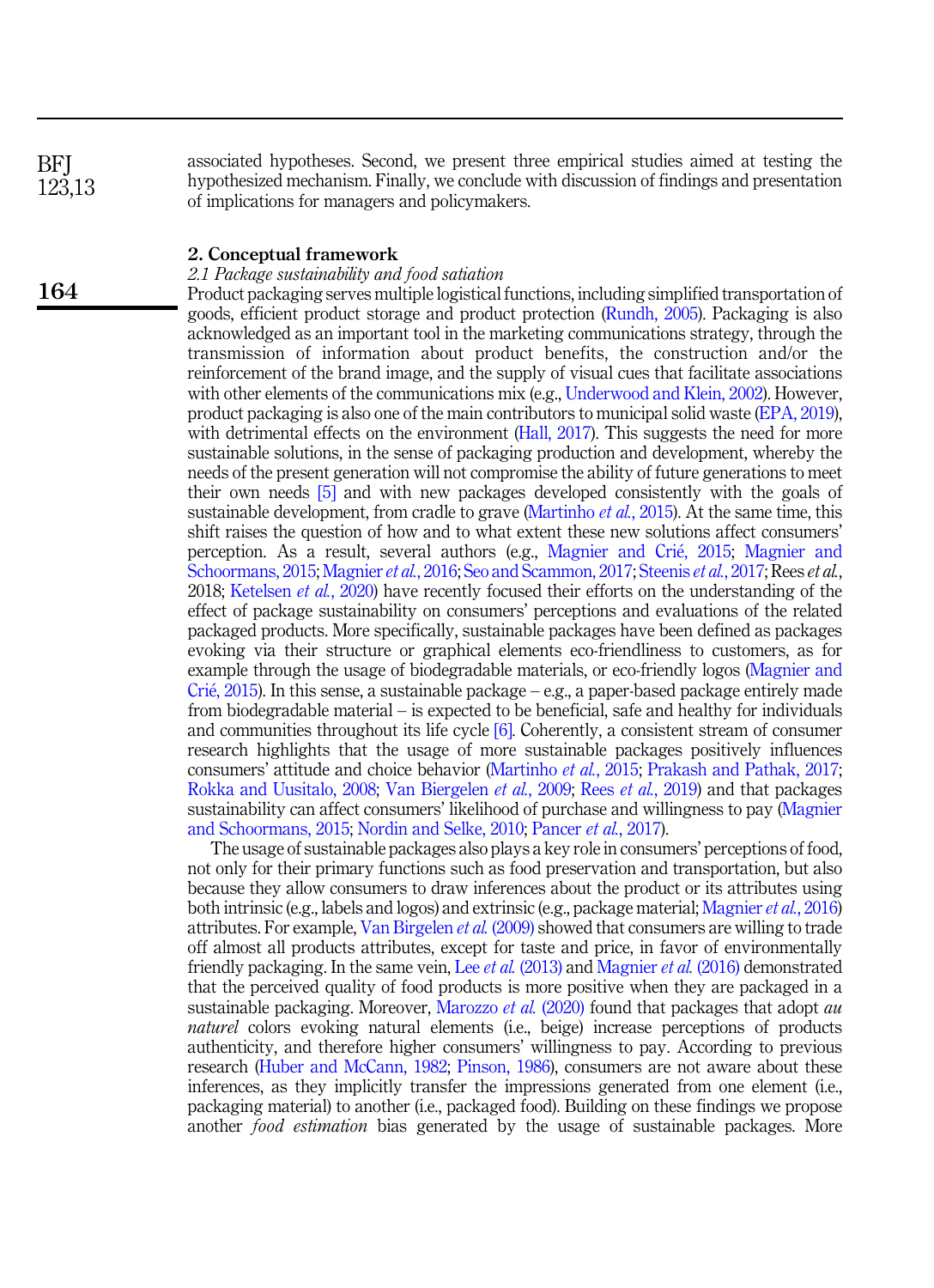specifically, we argue that food packages that signal sustainability using extrinsic properties such as material (i.e., beige paper-based) positively influence the perception of food satiation.

Food satiation can be defined as resulting from the "associative learning between the food's sensory properties, mainly the visual cues, and the remembered satiation after eating" ([Labbe](#page-11-15) *et al.*, 2017, p. 311). Previous research found that perceived food satiation is strongly correlated with the perceived food energetic content [\(Brunstrom and Rogers, 2009](#page-10-12); [Brunstrom and Shakeshaft, 2009](#page-10-13)), and with food familiarity ([Brunstrom](#page-10-14) et al., 2008) but also with unrelated food factors such as nutrition labels (e.g., [Miraballes](#page-12-4) et al., 2014). In this research, we propose and investigate a novel extrinsic attribute influencing consumers' perceived food satiation, namely package sustainability.

In particular, we propose that consumers transfer a higher capability to satiate their appetite to foods presented in a sustainable (vs. non-sustainable) package. We posit that this effect is a *halo effect* of the higher perceived quality that consumers attribute to food packaged in sustainable packages. As extensively shown by prior research (e.g., [Chandon](#page-10-7) [and Wanskink, 2007;](#page-10-7) [Schuldt](#page-12-15) et al., 2012; [Sundar and Kardes, 2015\)](#page-13-9), the halo effect is the phenomenon in which the presence of an external cue leads consumers to form favorable overall evaluations of a product, which in turn guides inferences about specific missing or unknown attributes. Similarly, we propose that consumers form a higher quality evaluation toward food presented in sustainable packages (i.e., external cues), which in turn leads to inferences about perceived satiation. More specifically, we propose that the higher quality attributed to the food presented in a sustainable package ([Magnier](#page-11-8) *et al.*, 2016) will unconsciously lead consumers to misattribute a higher food satiation capability to the food. In this sense, the superior quality deriving from the presence of the sustainable package is implicitly translated into a perception of satiation. Conversely, this effect does not hold for food presented in a non-sustainable package as the non-sustainable package is not associated to superior food quality; as a result, the implicit satiation association will not be perceived. It is important to note that the perceived superior food quality that does not derive from a sustainable package (i.e., external cue) is not able to generate a satiation *halo effect*, because consumers consciously attribute the perceived quality to food properties, and as a result, they are conscious about the food ability to satiate their appetite. Formally:

<span id="page-3-0"></span>H1. Food packaged in a sustainable (vs. non-sustainable) package is perceived as more satiating due to the higher quality attributed to the food packaged in a sustainable package.

#### 2.2 The moderating role of food healthiness

In practice, sustainable packages often protect healthy foods (e.g., fruit, vegetables), that generally are perceived as less satiating than unhealthy foods (e.g., junk food; [Finkelstein and](#page-10-6) [Fishbach, 2010;](#page-10-6) Suher et al.[, 2016;](#page-13-5) [Raghunathan](#page-12-16) et al., 2006). Building on Cue Consistency Theory (CCT, [Maheswaran and Chaiken, 1991](#page-12-5)), we propose that the misperception of package sustainability on perceived food satiation holds only for healthy (vs. unhealthy) foods. CCT theory states that in low motivation situations, as those situations involving food purchases ([Dahl](#page-10-15)en *et al.*[, 2000](#page-10-15)), consumers use both high (i.e., systematic) and low (i.e., heuristic) diagnostic cues for processing product quality. When the cues are both congruent in their communication, subjects engage in an *additive* evaluation process; when the cues are not congruent (i.e., one is positive, the other is negative), an *attenuation* evaluation processing takes place.

We argue that sustainable package and healthy food are perceived as congruent cues by consumers: first, because they are both virtuous cues (Hoek *et al.*[, 2017b\)](#page-11-16); second, because in practice healthy foods are often packaged in sustainable packages. Indeed, whereas plastic and functional packaging is needed to preserve the nutritional quality of products such as The satiating power of sustainability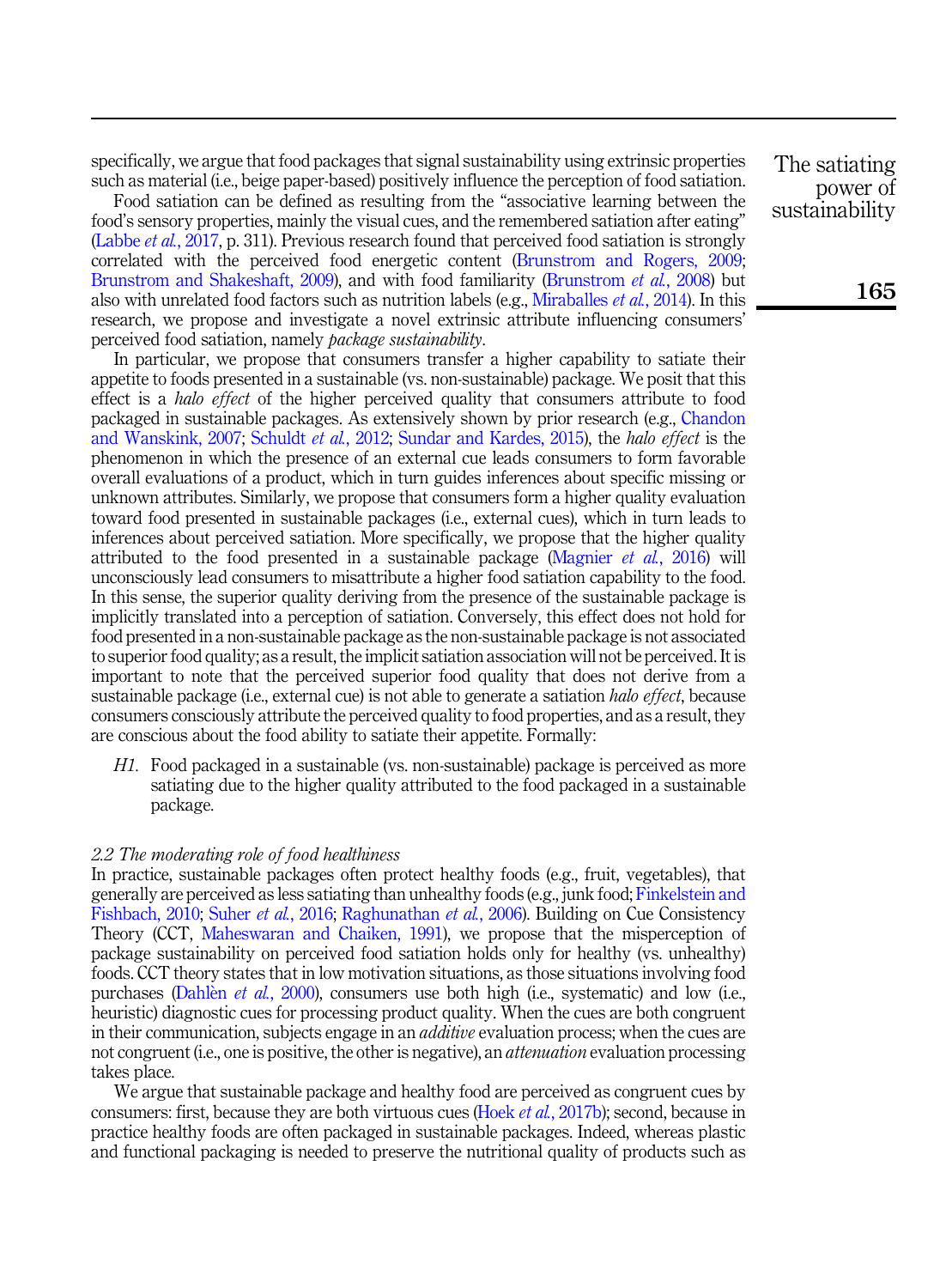meat and regular produce, organic and high-quality produce is commonly sold in supermarkets in sustainable packages such as paper-based bags. Similarly, sustainable packaging is commonly used to suggest healthiness when selling snacks rich in fat and with poor nutritional quality. All these evidences strengthen the implicit association between sustainable package and healthy foods. Finally, the combination of healthy food and sustainable packages can often be observed in the activities of organic retailers; this is, for instance, the case of the Dutch supermarket chain Ekoplaza, that in 2018 opened a plastic-free pop-up store offering more than 700 organic food packaged using more sustainable materials [\[7\]](#page-10-16).

We argue that while the presence of a sustainable package will improve the perceived quality of both healthy and unhealthy food, the *halo effect* of perceived quality on perceived satiation will be verified only for food that is conceptually congruent (vs. non-congruent) with sustainable package. Therefore, we expect an *additive evaluation process* to occur only for healthy foods presented in sustainable packages, such that the higher perceived quality deriving from the presence of a sustainable package will lead to perceptions of higher satiation. Conversely, sustainable packages and unhealthy foods are not conceptually congruent (i.e., in terms of the extent to which they can be perceived as virtuous cues the sustainable package has a positive valence, the unhealthy food has a negative valence); as a result, an *attenuation evaluation process* will take place such that the higher perceived quality determined by the sustainable package will not result in a higher perceived satiation (see Figure 1). Formally:

<span id="page-4-0"></span>H2. The higher perceived quality generated by the presence of a sustainable (vs. nonsustainable) package on perceived satiation holds only for healthy foods. For unhealthy foods the usage of a sustainable (vs. non-sustainable) package does not generate differences in terms of perceived satiation.



#### 3. Method

We tested our conceptual framework in three experimental studies. First, a preliminary study was conducted to gain some insights about the proposed *halo effect* of food quality on perceived satiation. Second, Study 1 tested [H1](#page-3-0), whereas Study 2 tested [H2.](#page-4-0) In each study, package sustainability was operationalized by manipulating the package material (paper vs. plastic-based). Package shape was varied in each experiment to rule out possible alternative explanations related to package shape.

#### 3.1 Preliminary study

We conducted a preliminary study to gain initial evidence of our rationale, that is that of the proposed relationship between food quality and perceived food satiation. More specifically,

166

**BFI** 123,13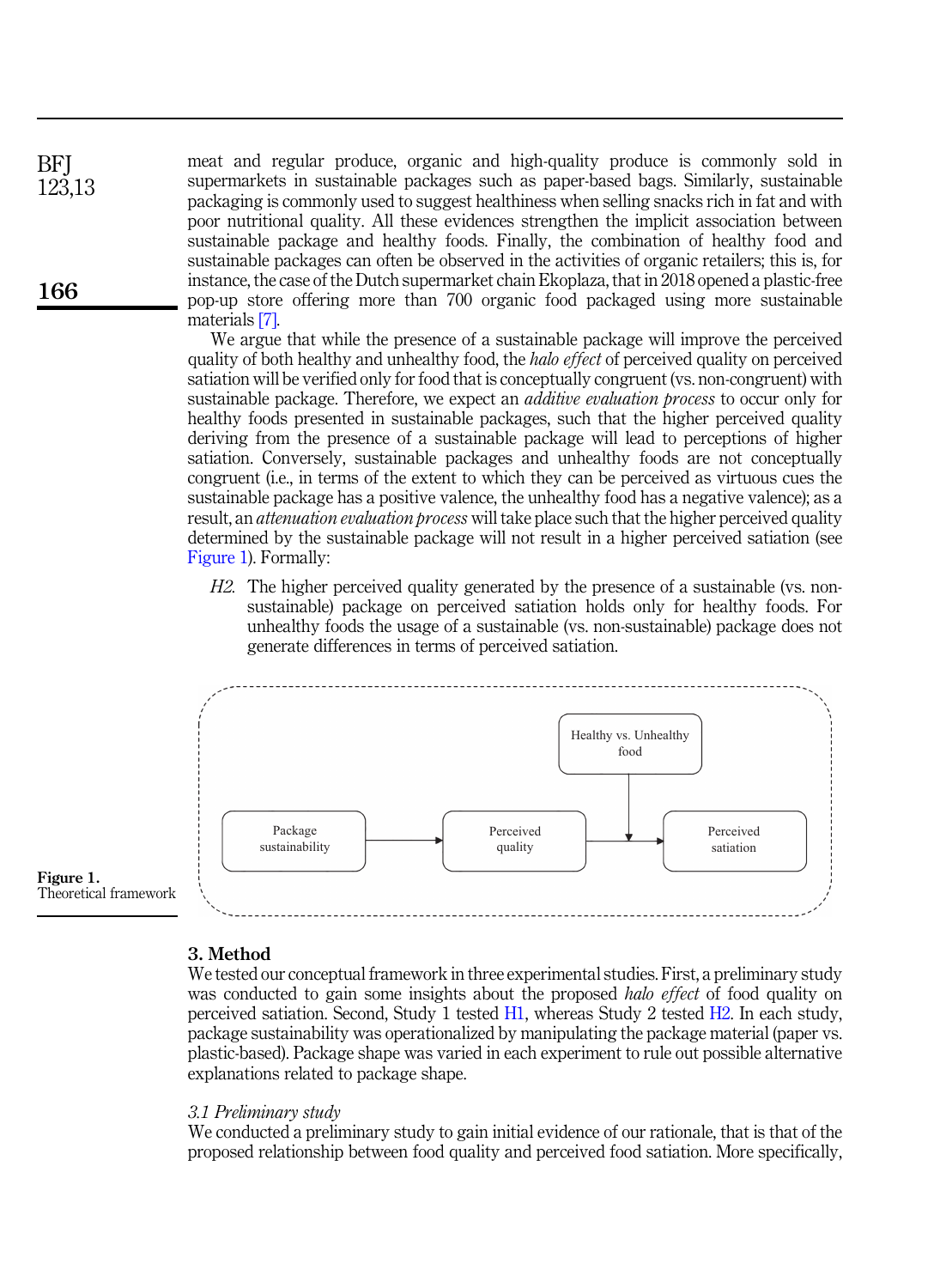we asked 72 subjects (58% female;  $M_{\text{age}} = 31.80$ , SD = 8.45) recruited through a social network to first indicate in their opinion what are the characteristics of a satiating food. Then, they were explicitly asked to rate the extent to which they perceived a high-quality food and a food packaged in a sustainable package respectively as satiating  $(1 = \text{not at all}; 7 = \text{a lot}).$ Coding of the provided answers it was found that indeed participants believe that satiating foods should be of high quality  $(39.1\%)$ , should have several nutrients (e.g., vitamins, proteins, carbohydrates), should be provided in high quantity (21.7%), should be tasty (39.1%) and should be rich of calories (7.2%). Moreover, in line with our expectations, results of a pair-sample t-test revealed that participants on average perceived a high quality food as more satiating than a food packaged in a sustainable package ( $M_{\text{quality}} = 4.47$ , SD = 1.52,  $M_{\text{sust\_pack}} = 4.03$ , SD = 1.50,  $t(71) = 2.53$ ,  $p = 0.01$ ), giving therefore a first confirmation to our hypothesis.

## 3.2 Study 1

Study 1 was aimed at providing evidence for [H1](#page-3-0), demonstrating that the use of a sustainable (vs. non-sustainable) food package increases consumers' perceived satiation via higher perceived quality.

Eighty-one volunteers (58% female;  $M_{\text{age}} = 27.11$ , SD = 11.11) recruited by a research assistant through a snowball sampling procedure were randomly assigned to one of two conditions within a two-cell, between-subjects experiment. Specifically, participants were informed that they had to evaluate a snack offered by an anonymous cafeteria and depending on the condition they were exposed to a Turkey Sandwich packaged in a sustainable vs. a non-sustainable package. In both conditions, the Sandwich was presented with a list of ingredients (i.e., grilled Turkey, salad, low-fat cheese) and presented in the same package shape (i.e., a triangular Sandwich container), but with a different material (i.e., paper vs. plastic-based, see Appendix 1).

After the experimental stimuli exposure, we asked participants to rate the extent to which they perceived the Sandwich to be able to satiate their appetite  $(1 = "not at all", 7 = "a lot").$ Our proposed mediator – perceived quality – was measured using two items from [White](#page-13-10) *et al.* [\(2016\).](#page-13-10) More specifically, participants were asked to rate the extent to which they perceived the Sandwich to have bad/good quality and low/high quality on a seven-points scale ( $r = 0.71$ ,  $M = 4.76$ , SD = 1.29). Manipulation check measures were also administered asking participants to rate the extent to which they perceived the package containing the snack shown at the beginning of the study as sustainable  $(1 = "not at all"; 7 = "a lot"), and the extent$ to which they perceived the snack (Turkey Sandwich) as healthy  $(1 = "not at all"; 7 = "a lot").$ Finally, demographic information (age and gender) was collected and participants were debriefed and thanked for their participation.

3.2.1 Results. Results of two independent sample t-tests showed that the manipulation was successful, as the paper-based package was perceived as significantly more sustainable than the plastic package ( $M_{\text{sust}} = 5.46$ , SD = 1.36 vs.  $M_{\text{nonsust}} = 2.25$ , SD = 1.37,  $t(79) = 10.57$ ,  $p < 0.001$ ) while there was no difference in terms of perceived healthiness between the two conditions ( $M_{\text{sust}} = 4.59$ , SD = 1.34 vs.  $M_{\text{nonsust}} = 4.35$ , SD = 1.08,  $t(79) = 0.87$ ,  $p = ns$ ). We conducted mediation analysis (Model 4 of PROCESS macro; [Hayes, 2013\)](#page-11-17) to test [H1](#page-3-0) wherein package sustainability  $(0 = not$  sustainable;  $1 =$  sustainable) predicted perceived food quality, which in turn predicted perceived satiation. The results revealed that package sustainability positively affected perceived food quality ( $b = 0.86$ , se = 0.27;  $t = 3.16$ ,  $p < 0.01$ , which then positively affected perceived satiation ( $b = 0.36$ , se = 0.09;  $t = 3.62$ ,  $p < 0.001$ ). The direct effect of package sustainability on perceived food perceived satiation was not significant ( $b = -0.21$ , boot standard error [SE] = 0.25; 95% confidence interval  $|CI| = -0.71; 0.29$ . However, the indirect effect of package sustainability on perceived food The satiating power of sustainability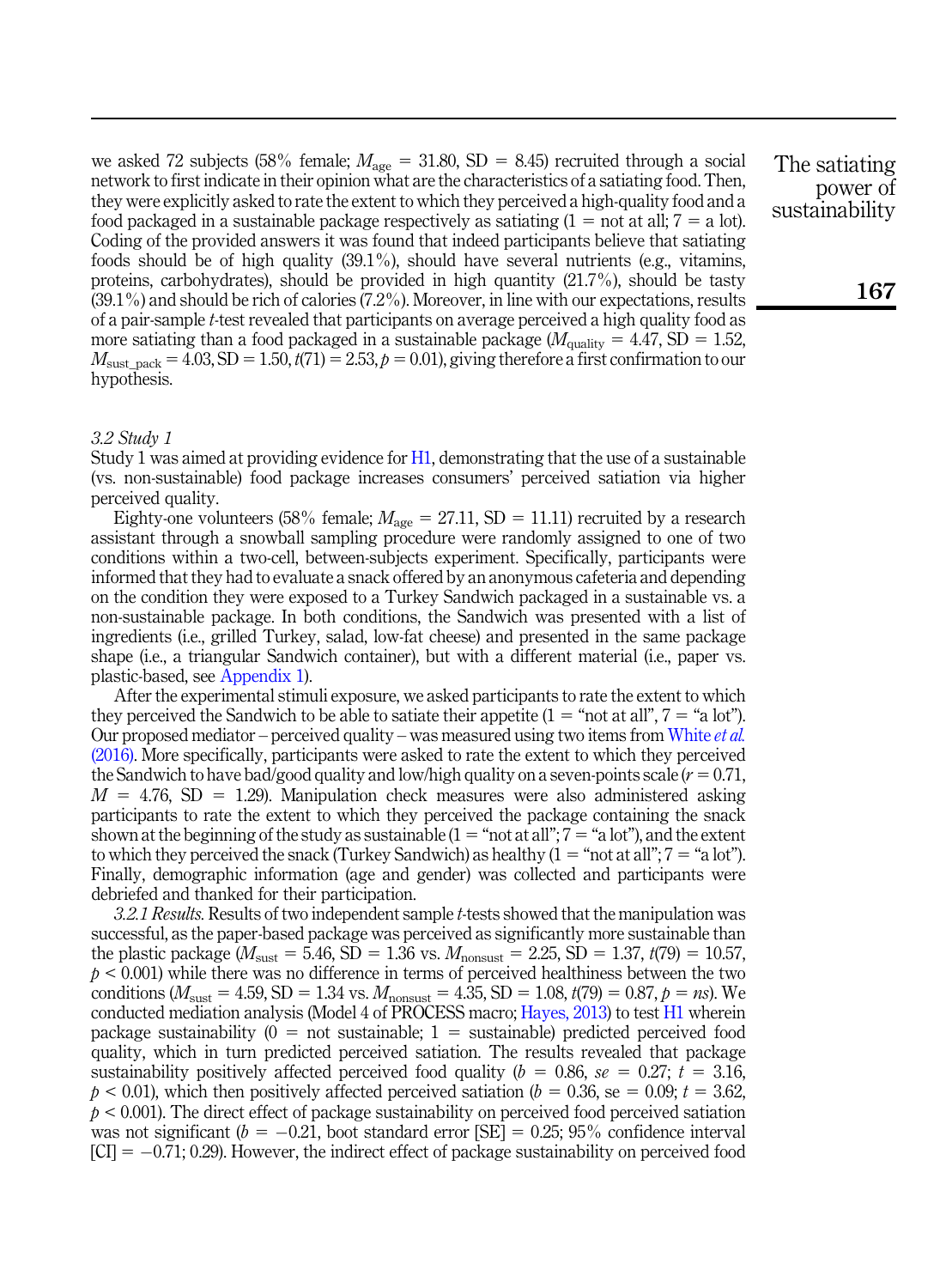**BFI** 123,13 satiation turned out to be statistically significant ( $b = 0.31$ , boot standard error [SE] = 0.13;  $95\%$  [CI] = 0.09; 0.62). As a consequence, findings of Study 1 provide full support to [H1](#page-3-0), showing that using sustainable packages leads to higher perceptions of food quality and, in turn, to higher perception of satiation compared to using non-sustainable packages (see Figure 2).

## 168

Figure 2. Results of Study 1



*Indirect effect*  $\rightarrow b = 0.31$  [0.09; 0.62]

## 3.3 Study 2

The aim of Study 2 was to test [H2](#page-4-0), according to which the *halo effect* resulting from the higher perceived quality generated by the presence of a sustainable package on perceived satiation holds only for healthy and not for unhealthy foods.

Two hundred and four volunteers (49% female;  $M_{\text{age}} = 36.31$ , SD = 13.35) recruited by a research assistant through a snowball sampling procedure were randomly assigned to one of four conditions within a four-cell between-subjects experiment in which package material (sustainable vs. non-sustainable) and food healthiness (low: French fries vs. high: apple salad) were manipulated. The package manipulation was very similar to the one used in the previous study, except for the shape that in this case was squared (see Appendix 2). Similar to Study 1, participants were informed that they had to evaluate a snack offered by an anonymous cafeteria, then depending on the conditions they were randomly assigned to one of four scenarios: the picture of a sustainable (i.e., paper-based) package containing either an apple salad or French fries, and a picture of a non-sustainable (i.e., plastic) package containing either an apple salad or French fries. In each condition the same package shape (i.e., a squared bowl) was used, with only the material of the package (i.e., paper-based vs. plastic) being different across the sustainable and non-sustainable conditions. Moreover, in each condition we informed participants about the food weight (250 gr., see Appendix 2).

After being shown the stimulus, participants were asked to rate the extent to which they perceived the snack as able to satiate their appetite (1 = "not at all",  $7 =$  "a lot"), to rate perceived food quality using the two items used in previous studies (adapted from [White](#page-13-10) *et al.*[, 2016](#page-13-10);  $r = 0.84$ ;  $M = 5.06$ , SD = 1.57). Then, we administered manipulation checks asking participants to rate the extent to which they perceived the package containing the snack as sustainable  $(1 - \text{``not at all''}; 7 = \text{``a lot''})$ , and the extent to which they perceived the snack shown at the beginning of the study as healthy  $(1 = "not at all"; 7 = "a lot").$  Finally, demographic information (age and gender) was collected and participants were debriefed and thanked for their participation.

3.3.1 Results. Results of two independent sample t-tests showed that both manipulations were successful, as participants in the sustainable package conditions perceived the package as significantly more sustainable than participants in the non-sustainable package conditions  $(M_{\text{sust}} = 6.42, SD = 1.24$  vs.  $M_{\text{nonsust}} = 1.53, SD = 1.05$ ;  $t(202) = 30.31, p < 0.001$ ), while participants in the healthy food conditions perceived the snack (i.e., apple salad) as significantly healthier than participants in the unhealthy food (i.e., French fries) conditions  $(M_{\text{healthy}} = 5.66, SD = 1.45 \text{ vs. } M_{\text{unhealthy}} = 2.25, SD = 1.33; t(202) = 17.43, p < 0.001$ ). We then conducted a two-way ANOVA on perceived food satiation in order to provide first evidence to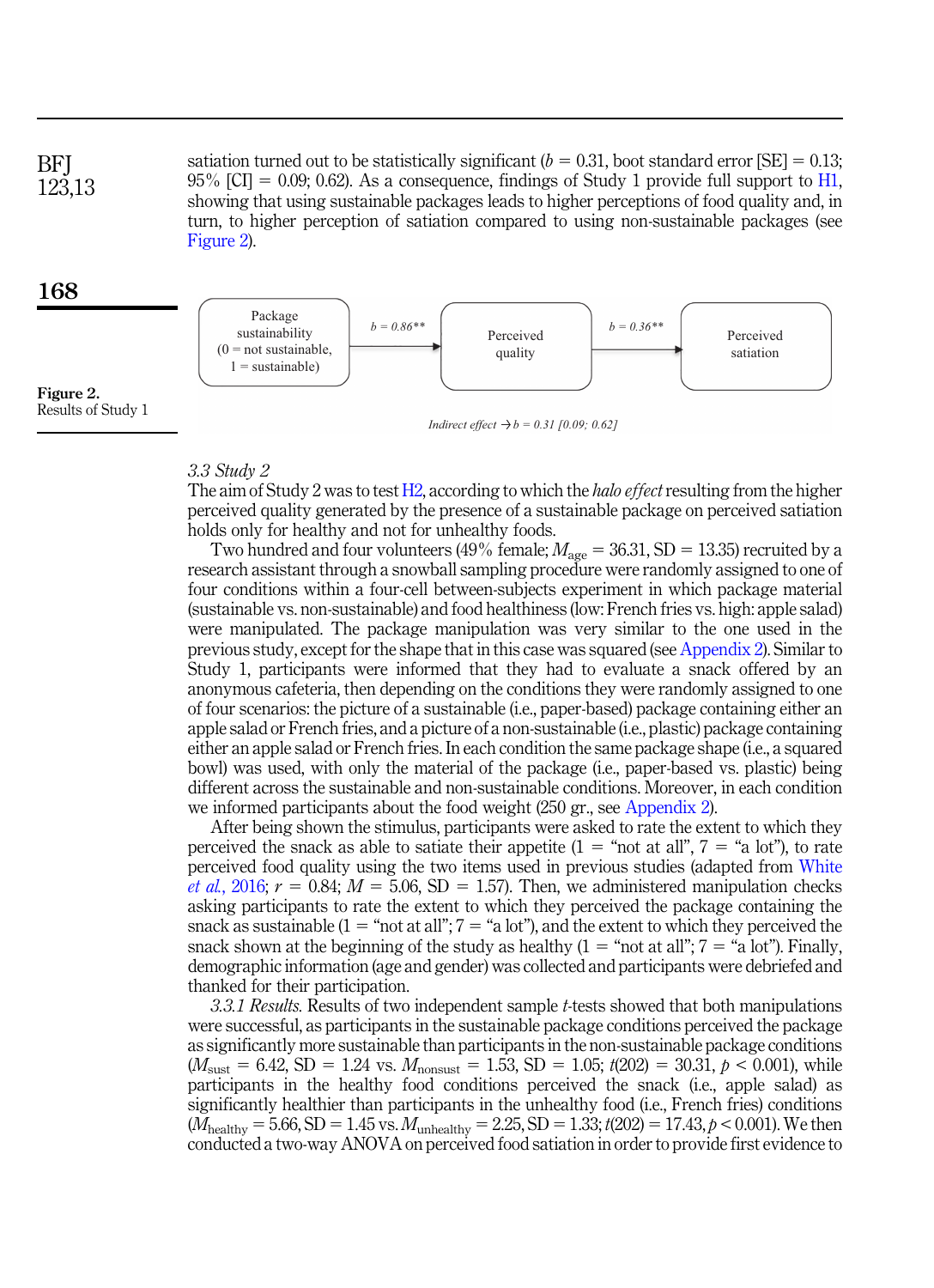our conceptualization, namely that the proposed halo effect is verified only for healthy (i.e., apple salad) and not for unhealthy food (i.e., French fries). Results revealed a significant effect of package sustainability ( $M_{\text{sust}} = 4.13$ , SD = 1.39 vs.  $M_{\text{nonsust}} = 3.67$ , SD = 1.64;  $F(1,199) = 3.80, p = 0.05$  and food healthiness  $(M_{\text{healthy}} = 3.52, SD = 1.38 \text{ vs.}$  $M_{\text{unhealthv}}$  = 4.31, SD = 1.58;  $F(1,199)$  = 14.43,  $p < 0.001$ ) on satiation, showing respectively that food packaged in a sustainable package is perceived as more satiating and that French fries are on average perceived as more satiating than apple salad. More importantly, the main effects were qualified by a significant interaction between the two independent variables  $(F(1,199) = 10.34, p < 0.01)$ . Coherently with [H2,](#page-4-0) planned comparisons indicated that for healthy foods consumer perceived satiation is higher when they are served in a sustainable package ( $M_{\text{sust\_healthy}} = 4.00$ , SD = 1.32 vs.  $M_{\text{nonsust\_healthy}} = 3.08$ , SD = 1.28;  $F(1,199) = 14.43$ ,  $p < 0.001$ ), whereas for unhealthy foods there is no significant difference in terms of consumer perceived satiation ( $M_{\text{sust\_unhealthy}} = 4.25$ , SD = 1.44 vs.  $M_{\text{nonsust\_unhealthy}} = 4.38$ , SD = 1.75;  $F(1,199) = 0.19$ ,  $p <$  ns; see Figure 3).



The satiating power of sustainability

169

Figure 3. Interaction effect of package sustainability and food healthiness on perceived satiation (Study 2)

Then we conducted a moderated-mediation analysis (Model 14 in PROCESS, [Hayes, 2013\)](#page-11-17), with package sustainability as independent variable  $(0 =$  non-sustainable,  $1 =$  sustainable), perceived food satiation as dependent variable, perceived food quality as mediator, and food healthiness as moderator  $(0 =$  healthy,  $1 =$  unhealthy). The results showed that package sustainability positively influences food perceived quality ( $b = 1.71$ ,  $t = 9.23$ ,  $p < 0.001$ ). Moreover, both perceived food quality ( $b = 0.54$ ,  $t = 5.24$ ,  $b < 0.001$ ) and food healthiness  $(b = 2.76, t = 4.14, p < 0.001)$  positively influences perceived food satiation, whereas package sustainability does not  $(b = -0.22, t = -0.93, p = \text{ns})$ . However, coherently with [H2](#page-4-0) the effect of the interaction between perceived food quality and food healthiness resulted to be significant ( $b = -0.36$ ,  $t = -2.87$ ,  $p < 0.01$ ), with a significant moderated mediation index  $(b = -0.62, [\text{CI}] = -1.13, -0.19)$ . More importantly, an analysis of the conditional indirect effects showed that perceived food quality significantly mediated the effect of package sustainability on perceived food satiation for healthy food ( $b = 0.95$ , boot SE = 0.19, 95%)  $[C,I] = 0.61, 1.35$ , but not for unhealthy ones ( $b = 0.31$ , boot SE = 0.21, 95% [CI] = -0.11, 0.73; see [Figure 4\)](#page-8-0).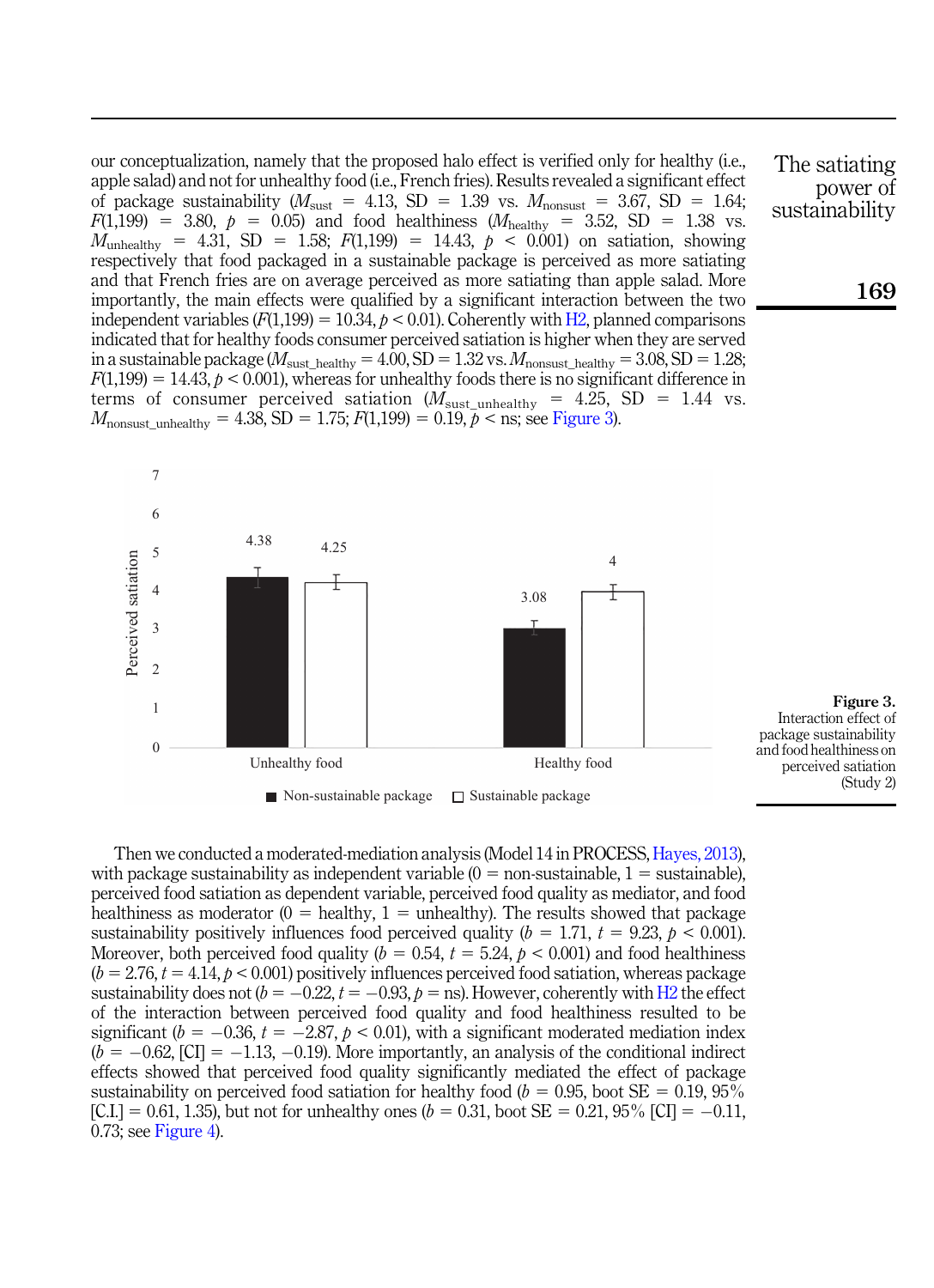<span id="page-8-0"></span>

Findings from study 2 corroborate results of Study 1 according to which the higher perceived quality deriving from the usage of a sustainable package increases consumers' perceived food satiation. Furthermore, coherently with [H2,](#page-4-0) these results hold only for foods that are perceived as healthy by consumers, whereas for those foods that are perceived as unhealthy the higher perceived quality deriving from the usage of a sustainable package does not lead to higher perceived satiation.

## 4. General discussion

Across three studies, we showed that the use of sustainable food packages generates a halo effect such that food packaged in sustainable packages (e.g., paper) is perceived to be more satiating than the same food packaged in non-sustainable packages (e.g., plastic), and consistently with results from prior research [\(Magnier](#page-11-8) *et al.*, 2016), we show that this effect is driven by perceptions of higher quality associated with food packaged in sustainable packages. Finally, we provide robust evidence that our hypothesized halo effect is verified only for healthy foods. Indeed, whereas both healthy and unhealthy foods are perceived to have higher quality when packaged in sustainable (vs. non-sustainable) packages, only healthy food is perceived to be more satiating. Building on findings from CCT theory ([Maheswaran and Chaiken, 1991\)](#page-12-5), we argue that this is the result of an additive evaluation process taking place because both sustainability and healthiness are perceived as coherent virtuous external cues, leading consumers to misattribute to the healthy food a higher ability to satiate their appetite. Conversely, this process does not occur for unhealthy foods, as the unhealthiness of the food is not a virtuous cue.

This paper significantly contributes to a better understanding of a research area that has been largely neglected by prior research, namely consumers' responses toward sustainable food packages. Indeed, our research extends results from [Magnier](#page-11-8) et al. (2016) by showing that the higher perceived quality associated with package sustainability increases healthy food perceived ability to satiate consumers' appetite. In this sense, we add to this stream of literature by identifying a novel downstream effect of package sustainability, that is, perceived satiation. Furthermore, we contribute to literature on how package characteristics impact consumers' food perception and behavior (e.g., [Deng and Srinivasan, 2013;](#page-10-17) [Scott](#page-12-17) et al., [2008\)](#page-12-17) by focusing on another, largely unexplored, extrinsic package characteristic, that is, package sustainability. Finally, we add to work exploring how marketing factors and psychological processes affect perceptions of food satiation (e.g., [Galak](#page-11-18) *et al.*, 2014; [Piqueras-](#page-12-18)[Fiszman and Spence, 2012](#page-12-18); Suher et al.[, 2016;](#page-13-5) [Fiszman](#page-10-18) et al., 2014).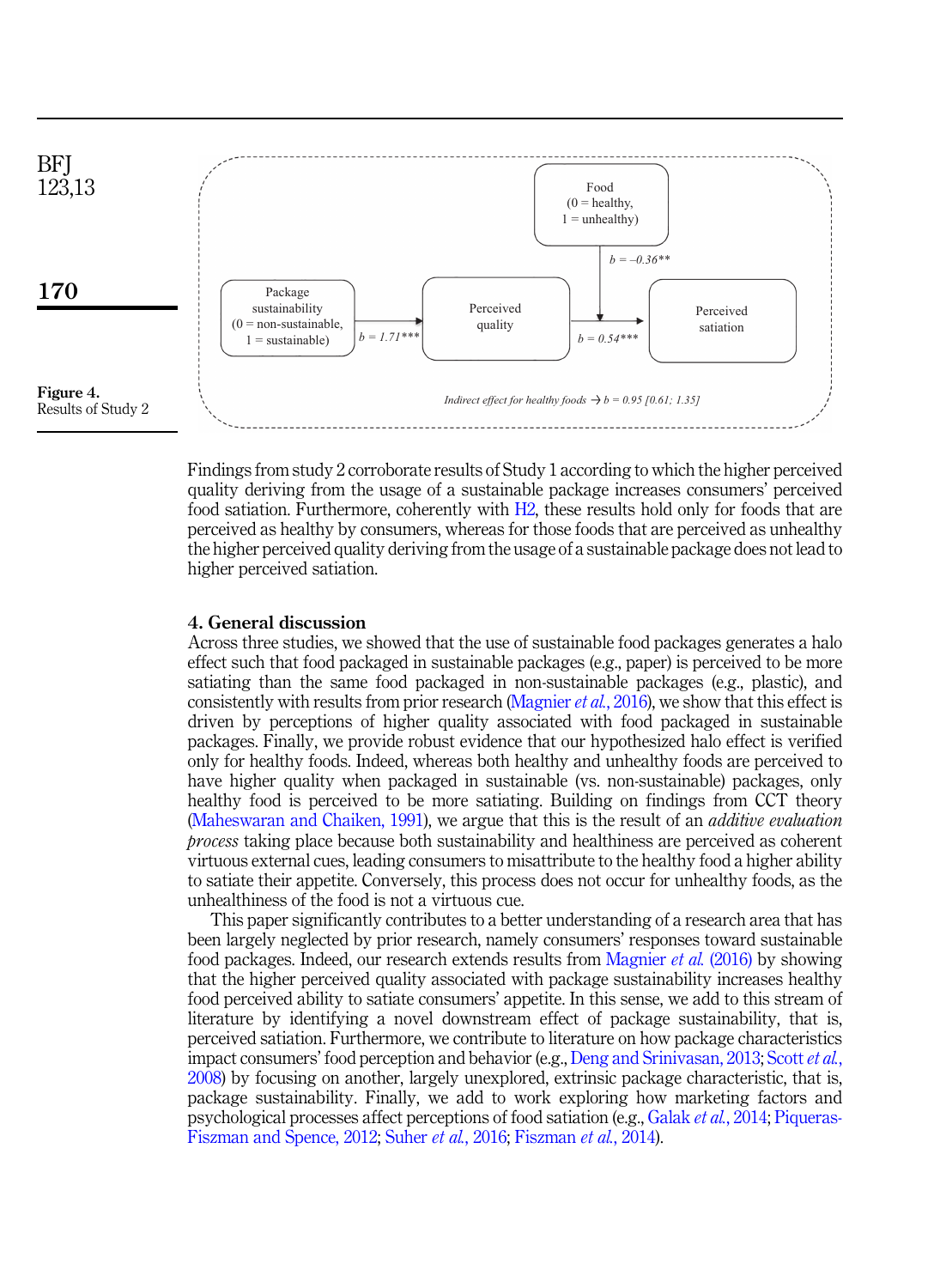At the practical level, our research provides useful recommendations for both companies in terms of package design and policymakers. Indeed, buying food is one of the most common activities consumers pursue several times each day, from selecting their lunches or snacks during their work breaks, to grocery shopping. Most of the time these apparently common activities involve several conflicting desires such as the trade-off between unhealthy and healthy alternatives, with the latter generally perceived as less satiating than the former. Consumers' implicit belief that healthy foods are less satiating than unhealthy ones has a twofold negative impact: on the one hand, this belief can lead consumers to choose unhealthy foods over healthier foods, with long-term effects on the individual's health and well-being; on the other hand, it might lead to the paradoxical overconsumption of foods that are perceived as healthy (e.g., [Chandon and Wansink, 2007](#page-10-7); [Wansink and Chandon, 2006\)](#page-13-2). Our results about sustainable packages increasing the perceived ability of healthy foods to satiate consumers' appetite provide an easy solution to these issues to be potentially implemented by both companies promoting healthy eating and policymakers. For instance, food manufacturers and retailers selling healthy food should market healthy foods in sustainable packages (e.g., paperbased) rather than in more traditional, non-sustainable materials such as plastic. Indeed, this solution would increase both consumers' likelihood of choosing healthy foods and the perceived quality of the food, with potential positive consequences for the seller image. Furthermore, our results support the economic convenience of adopting sustainable packaging for selling healthy food. Indeed, while consumers' belief that healthy foods are less satiating than unhealthy ones may lead consumers to choose the latter over the former, we show that sustainable packages overcome this belief, meaning that the perceived satiation of healthy food could be boosted by simply changing the material (sustainable vs. non-sustainable) in which they are packaged. Similarly, policymakers could design directives and regulations for the promotion of healthy eating taking into account package materials. Furthermore, our results show that the positive effect of sustainable packaging on perceived quality holds for unhealthy foods as well; this suggests that the overarching beneficial effects of choosing this route as the quality of food packaged in sustainable materials is more positively evaluated regardless of the food category (healthy vs. unhealthy). From a public policy perspective, our findings about package sustainability and food satiation for healthy food is a pivotal result as it provides policymakers with an unobtrusive and easily manipulation tool to promote consumption of healthy foods.

Considering the environmental challenges that society has to face and the need to develop sales of sustainable products and to promote healthy diet, the relationship between sustainability and healthy foods is a fertile topic for future research. Further research could aim to confirm our results considering different operationalization of healthy (vs. unhealthy) foods (e.g., vice and virtue), or manipulating the number of foods ingredients. Moreover, in our studies we operationalized packaging sustainability as paper-based materials and we did not test for the effect of other sustainable materials such as recycled plastic, or fiber-based materials. Future research could verify if our results can be extended also to alternative sustainable materials. Moreover, we considered only beige paper-based packages without considering whether our results hold also for other package colors (i.e., white paper). Additionally, our studies did not take into account two important variables that could affect both quality and satiation perceptions, namely consumers' knowledge about food nutrition and their educational level. It is possible that the effect shown in our studies is stronger for consumers low in food nutritional knowledge; hence, future research could consider the moderating role of food consumers' knowledge, while controlling for consumer's educational level. Another possible avenue worth investigating by future research is the effect that package sustainability has on the perception of unhealthy food. While our results did not find any effect in terms of food satiation, there might be other processes at play that could impact the way consumers perceive or behave towards unhealthy foods. Finally, further research

The satiating power of sustainability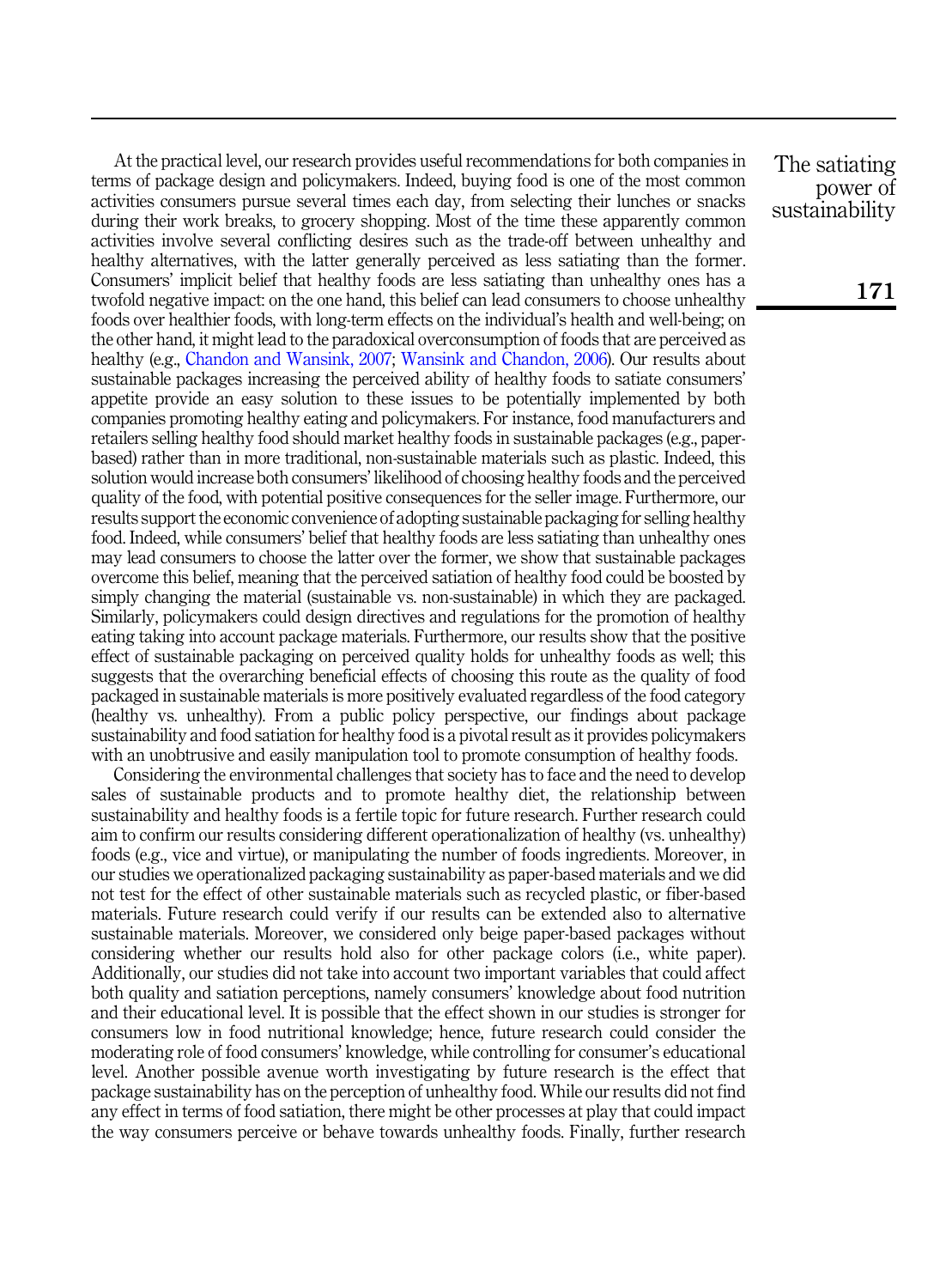**BFI** 123,13

could verify the role of attractiveness in the relationship between package sustainability and perceived food satiation.

#### **Notes**

- <span id="page-10-0"></span>1. [https://ec.europa.eu/eurostat/statistics-explained/index.php/Packaging\\_waste\\_statistics](https://ec.europa.eu/eurostat/statistics-explained/index.php/Packaging_waste_statistics)
- <span id="page-10-1"></span>2. <https://ec.europa.eu/environment/circular-economy/pdf/plastics-strategy-brochure.pdf>
- <span id="page-10-2"></span>3. [http://www.carrefour.com/sites/default/files/carrefours\\_environmental\\_management\\_policy\\_en\\_](http://www.carrefour.com/sites/default/files/carrefours_environmental_management_policy_en_2017.pdf) [2017.pdf](http://www.carrefour.com/sites/default/files/carrefours_environmental_management_policy_en_2017.pdf)
- <span id="page-10-8"></span>4. <http://www.fao.org/news/story/en/item/1152439/icode/>
- <span id="page-10-10"></span>5. <https://sustainabledevelopment.un.org/content/documents/5987our-common-future.pdf>
- <span id="page-10-11"></span>6. [https://sustainablepackaging.org/wp-content/uploads/2017/09/Definition-of-Sustainable-](https://sustainablepackaging.org/wp-content/uploads/2017/09/Definition-of-Sustainable-Packaging.pdf)[Packaging.pdf](https://sustainablepackaging.org/wp-content/uploads/2017/09/Definition-of-Sustainable-Packaging.pdf)
- <span id="page-10-16"></span>7. [https://www.packagingdigest.com/sustainable-packaging/the-emergence-of-the-plastics-free](https://www.packagingdigest.com/sustainable-packaging/the-emergence-of-the-plastics-free-grocery-aisle-2018-04-30)[grocery-aisle-2018-04-30](https://www.packagingdigest.com/sustainable-packaging/the-emergence-of-the-plastics-free-grocery-aisle-2018-04-30)

#### References

- <span id="page-10-3"></span>Ares, G. and Deliza, R. (2010), "Studying the influence of package shape and colour on consumer expectations of milk desserts using word association and conjoint analysis", Food Quality and Preference, Vol. 21 No. 8, pp. 930-937.
- <span id="page-10-4"></span>Becker, L., van Rompay, T.J., Schifferstein, H.N. and Galetzka, M. (2011), "Tough package, strong taste: the influence of packaging design on taste impressions and product evaluations", Food Quality and Preference, Vol. 22 No. 1, pp. 17-23.
- <span id="page-10-12"></span>Brunstrom, J.M. and Rogers, P.J. (2009), "How many calories are on our plate? Expected fullness, not liking, determines meal-size selection", Obesity, Vol. 17 No. 10, pp. 1884-1890.
- <span id="page-10-13"></span>Brunstrom, J.M. and Shakeshaft, N.G. (2009), "Measuring affective (liking) and non-affective (expected satiety) determinants of portion size and food reward", *Appetite*, Vol. 52 No. 1, pp. 108-114.
- <span id="page-10-14"></span>Brunstrom, J.M., Shakeshaft, N.G. and Scott-Samuel, N.E. (2008), "Measuring 'expected satiety' in a range of common foods using a method of constant stimuli", Appetite, Vol. 51 No. 3, pp. 604-614.
- <span id="page-10-5"></span>Chandon, P. (2013), "How package design and packaged-based marketing claims lead to overeating", Applied Economic Perspectives and Policy, Vol. 35 No. 1, pp. 7-31.
- <span id="page-10-7"></span>Chandon, P. and Wansink, B. (2007), "The biasing health halos of fast-food restaurant health claims: lower calorie estimates and higher side-dish consumption intentions", Journal of Consumer Research, Vol. 34 No. 3, pp. 301-314.
- <span id="page-10-15"></span>Dahlèn, M., Ekborn, Y. and Mörner, N. (2000), "To click or not to click: an empirical study of response to banner ads for high and low involvement products", Consumption, Markets and Culture, Vol. 4 No. 1, pp. 57-76.
- <span id="page-10-17"></span>Deng, X. and Srinivasan, R. (2013), "When do transparent packages increase (or decrease) food consumption?", Journal of Marketing, Vol. 77 No. 4, pp. 104-117.
- <span id="page-10-9"></span>EPA (2019), Containers and Packaging: Product-specific Data, available at: [https://www.epa.gov/facts](https://www.epa.gov/facts-and-figures-about-materials-waste-and-recycling/containers-and-packaging-product-specific-data)[and-figures-about-materials-waste-and-recycling/containers-and-packaging-product-specific](https://www.epa.gov/facts-and-figures-about-materials-waste-and-recycling/containers-and-packaging-product-specific-data)[data](https://www.epa.gov/facts-and-figures-about-materials-waste-and-recycling/containers-and-packaging-product-specific-data) (accessed 20 May 2020).
- <span id="page-10-6"></span>Finkelstein, S.R. and Fishbach, A. (2010), "When healthy food makes you hungry", Journal of Consumer Research, Vol. 37 No. 3, pp. 357-367.
- <span id="page-10-18"></span>Fiszman, S., Varela, P., Díaz, P., Linares, M.B. and Garrido, M.D. (2014), "What is satiating? Consumer perceptions of satiating foods and expected satiety of protein-based meals", Food Research International, Vol. 62, pp. 551-560.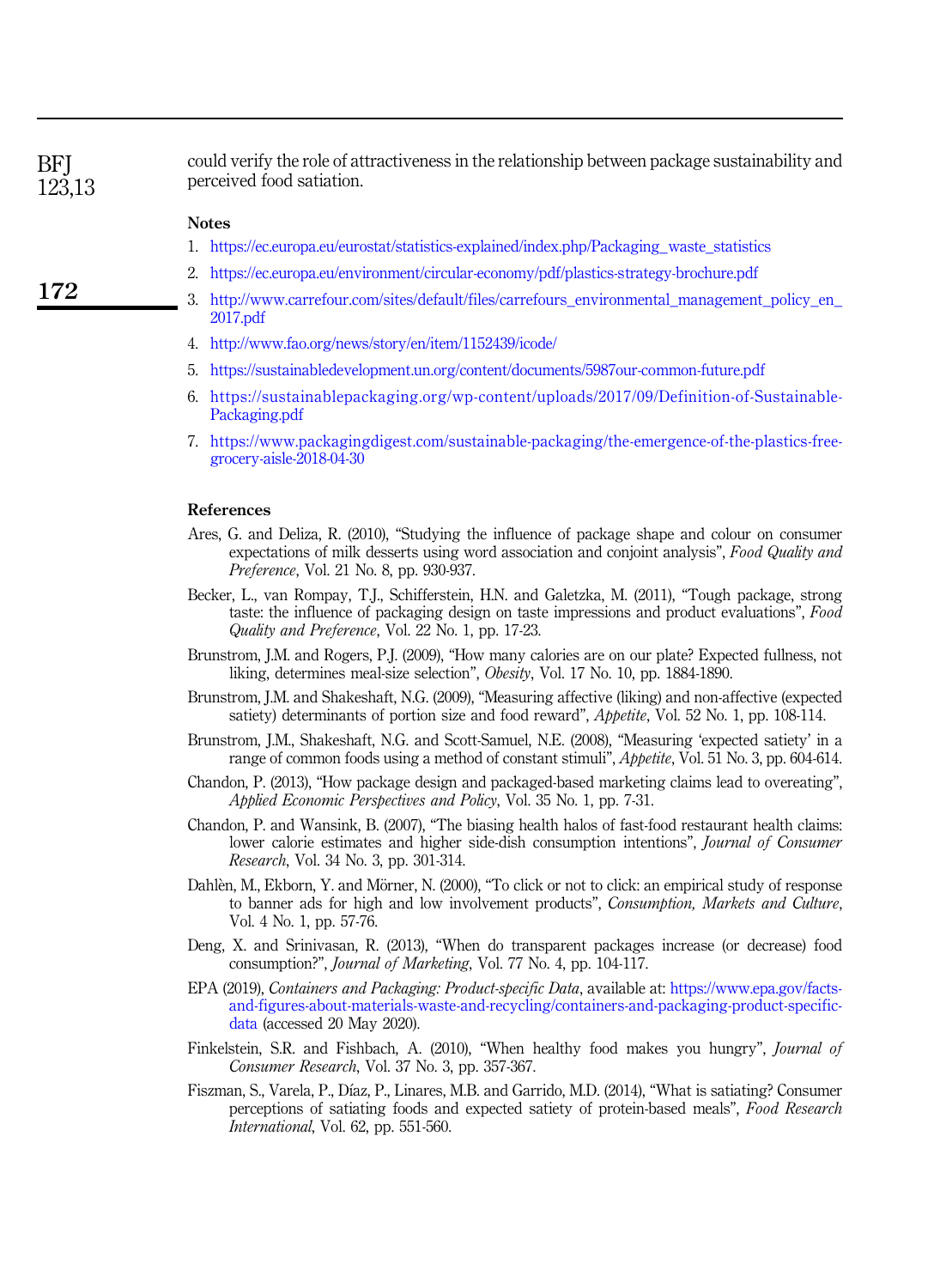- <span id="page-11-10"></span>Fryar, C.D., Hughes, J.P., Herrick, K.A. and Ahluwalia, N. (2018), Fast Food Consumption Among Adults in the United States, 2013–2016, NCHS Data Brief, No. 322, October.
- <span id="page-11-18"></span>Galak, J., Redden, J.P., Yang, Y. and Kyung, E.J. (2014), "How perceptions of temporal distance influence satiation", Journal of Experimental Social Psychology, Vol. 52, pp. 118-123.
- <span id="page-11-11"></span>Hall (2017), Throwaway Culture Has Spread Packaging Waste Worldwide: Here's what to Do about it, available at: [https://www.theguardian.com/environment/2017/mar/13/waste-plastic-food](https://www.theguardian.com/environment/2017/mar/13/waste-plastic-food-packaging-recycling-throwaway-culture-dave-hall)[packaging-recycling-throwaway-culture-dave-hall](https://www.theguardian.com/environment/2017/mar/13/waste-plastic-food-packaging-recycling-throwaway-culture-dave-hall) (accessed 16 June 2020).
- <span id="page-11-17"></span>Hayes, A.F. (2013), "Mediation, moderation, and conditional process analysis", *Introduction to* Mediation, Moderation, and Conditional Process Analysis: A Regression-Based Approach edn, Guilford Publications, New York, pp. 1-20.
- <span id="page-11-0"></span>Hoek, A.C., Pearson, D., James, S.W., Lawrence, M.A. and Friel, S. (2017a), "Healthy and environmentally sustainable food choices: consumer responses to point-of-purchase actions", Food Quality and Preference, Vol. 58, pp. 94-106.
- <span id="page-11-16"></span>Hoek, A.C., Pearson, D., James, S.W., Lawrence, M.A. and Friel, S. (2017b), "Shrinking the food-print: a qualitative study into consumer perceptions, experiences and attitudes towards healthy and environmentally friendly food behaviours", Appetite, Vol. 108, pp. 117-131.
- <span id="page-11-14"></span>Huber, J. and McCann, J. (1982), "The impact of inferential beliefs on product evaluations", *Journal of* Marketing Research, Vol. 19 No. 3, pp. 324-333.
- <span id="page-11-9"></span>Ivanic, A.S. (2016), "To choose (not) to eat healthy: social norms, self-affirmation, and food choice", Psychology and Marketing, Vol. 33 No. 8, pp. 595-607.
- <span id="page-11-12"></span>Ketelsen, M., Janssen, M. and Hamm, U. (2020), "Consumers' response to environmentally-friendly food packaging-a systematic review", Journal of Cleaner Production, Vol. 254, pp. 120-123.
- <span id="page-11-4"></span>Koo, J. and Suk, K. (2016), "The effect of package shape on calorie estimation", *International Journal of* Research in Marketing, Vol. 33 No. 4, pp. 856-867.
- <span id="page-11-3"></span>Krider, R.E., Raghubir, P. and Krishna, A. (2001), "Pizzas:  $\pi$  or square? Psychophysical biases in area comparisons", Marketing Science, Vol. 20 No. 4, pp. 405-425.
- <span id="page-11-7"></span>Kronthal-Sacco, R. and Whelan, T. (2019), Sustainable Share Index<sup>™</sup>: Research on IRI Purchasing Data (2013-2018), available at: [https://www.stern.nyu.edu/sites/default/files/assets/documents/](https://www. stern. nyu. edu/sites/default/files/assets/documents/NYUSternCSB_Sustainab leShareIndex_2019. pdf) [NYUSternCSB\\_Sustainab leShareIndex\\_2019. pdf](https://www. stern. nyu. edu/sites/default/files/assets/documents/NYUSternCSB_Sustainab leShareIndex_2019. pdf).
- <span id="page-11-5"></span>Kunz, S., Haasova, S. and Florack, A. (2020), "Fifty shades of food: the influence of package color saturation on health and taste in consumer judgments", Psychology and Marketing, Vol. 37 No. 7, pp. 900-912.
- <span id="page-11-15"></span>Labbe, D., Rytz, A., Godinot, N., Ferrage, A. and Martin, N. (2017), "Is portion size selection associated with expected satiation, perceived healthfulness or expected tastiness? A case study on pizza using a photograph-based computer task", Appetite, Vol. 108, pp. 311-316.
- <span id="page-11-13"></span>Lee, W.C.J., Shimizu, M., Kniffin, K.M. and Wansink, B. (2013), "You taste what you see: do organic labels bias taste perceptions?", Food Quality and Preference, Vol. 29 No. 1, pp. 33-39.
- <span id="page-11-1"></span>Lindh, H., Olsoon, A. and Williams, H. (2016), "Double standard: the role of environmental consciousness in green product usage", Journal of Marketing, Vol. 76 No. 5, pp. 125-134.
- <span id="page-11-2"></span>Magnier, L. and Crié, D. (2015), "Communicating packaging eco-friendliness: an exploration of consumers' perceptions of eco-designed packaging", International Journal of Retail and Distribution Management, Vol. 43 Nos 4-5, pp. 350-366.
- <span id="page-11-6"></span>Magnier, L. and Schoormans, J. (2015), "Consumer reactions to sustainable packaging: the interplay of visual appearance, verbal claim and environmental concern", Journal of Environmental Psychology, Vol. 44, pp. 53-62.
- <span id="page-11-8"></span>Magnier, L., Schoormans, J. and Mugge, R. (2016), "Judging a product by its cover: packaging sustainability and perceptions of quality in food products", Food Quality and Preference, Vol. 53, pp. 132-142.

The satiating power of sustainability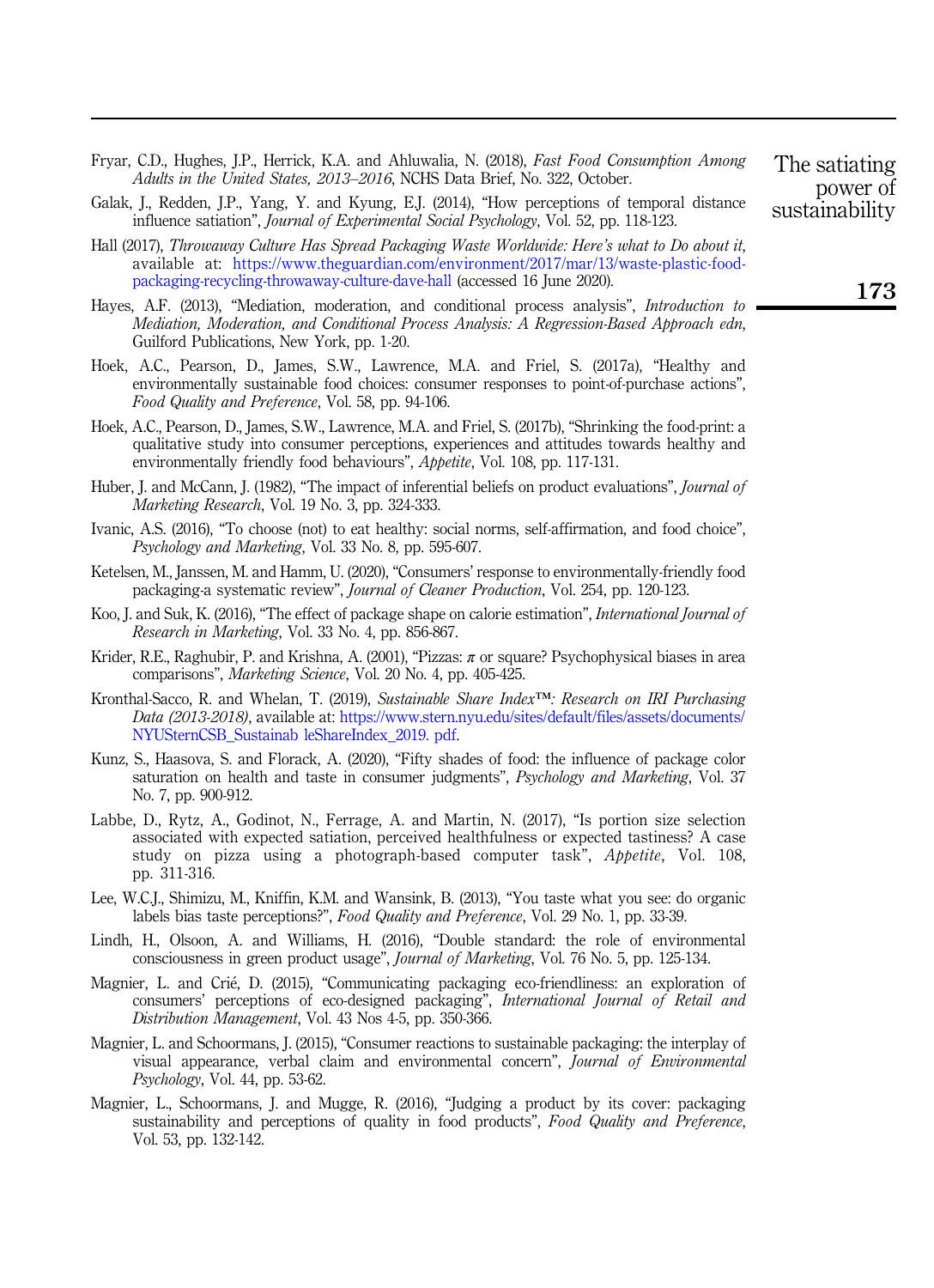<span id="page-12-18"></span><span id="page-12-17"></span><span id="page-12-16"></span><span id="page-12-15"></span><span id="page-12-14"></span><span id="page-12-13"></span><span id="page-12-12"></span><span id="page-12-11"></span><span id="page-12-10"></span><span id="page-12-9"></span><span id="page-12-8"></span><span id="page-12-7"></span><span id="page-12-6"></span><span id="page-12-5"></span><span id="page-12-4"></span><span id="page-12-3"></span><span id="page-12-2"></span><span id="page-12-1"></span><span id="page-12-0"></span>

| BFJ<br>123,13 | Maheswaran, D. and Chaiken, S. (1991), "Promoting systematic processing in low-motivation settings:<br>effect of incongruent information on processing and judgment", Journal of Personality and<br>Social Psychology, Vol. 61 No. 1, p. 13.                               |
|---------------|----------------------------------------------------------------------------------------------------------------------------------------------------------------------------------------------------------------------------------------------------------------------------|
|               | Mancini, P., Marchini, A. and Simeone, M. (2017), "Which are the sustainable attributes affecting the<br>real consumption behaviour? Consumer understanding and choices", <i>British Food Journal</i> ,<br>Vol. 119 No. 8, pp. 1839-1853.                                  |
| 174           | Martinho, G., Pires, A., Portela, G. and Fonseca, M. (2015), "Factors affecting consumers' choices<br>concerning sustainable packaging during product purchase and recycling", Resources,<br>Conservation and Recycling, Vol. 103, pp. 58-68.                              |
|               | Marozzo, V., Raimondo, M.A., Miceli, G.N. and Scopelliti, I. (2020), "Effects of au naturel packaging<br>colors on willingness to pay for healthy food", Psychology and Marketing, Vol. 37 No. 7,<br>pp. 913-927.                                                          |
|               | Miraballes, M., Fiszman, S., Gámbaro, A. and Varela, P. (2014), "Consumer perceptions of satiating and<br>meal replacement bars, built up from cues in packaging information, health claims and<br>nutritional claims", Food Research International, Vol. 64, pp. 456-464. |
|               | Nordin, N. and Selke, S. (2010), "Social aspect of sustainable packaging", Packaging Technology and<br><i>Science</i> , Vol. 23 No. 6, pp. 317-326.                                                                                                                        |
|               | Olsen, M.C., Slotegraaf, R.J. and Chandukala, S.R. (2014), "Green claims and message frames: how<br>green new products change brand attitude", <i>Journal of Marketing</i> , Vol. 78 No. 5, pp. 119-137.                                                                   |
|               | Pancer, E., McShane, L. and Noseworthy, T.J. (2017), "Isolated environmental cues and product<br>efficacy penalties: the color green and eco-labels", Journal of Business Ethics, Vol. 143 No. 1,<br>pp. 159-177.                                                          |
|               | Pinson, C. (1986), "An implicit product theory approach to consumers' inferential judgments about<br>products", International Journal of Research in Marketing, Vol. 3 No. 1, pp. 19-38.                                                                                   |
|               | Piqueras-Fiszman, B. and Spence, C. (2012), "The weight of the container influences expected satiety,<br>perceived density, and subsequent expected fullness", Appetite, Vol. 58 No. 2, pp. 559-562.                                                                       |
|               | Prakash, G. and Pathak, P. (2017), "Intention to buy eco-friendly packaged products among young<br>consumers of India: a study on developing nation", <i>Journal of Cleaner Production</i> , Vol. 141,<br>pp. 385-393.                                                     |
|               | Raghunathan, R., Naylor, R.W. and Hoyer, W.D. (2006), "The unhealthy=tasty intuition and its effects<br>on taste inferences, enjoyment, and choice of food products", <i>Journal of Marketing</i> , Vol. 70 No. 4,<br>pp. 170-184.                                         |
|               | Rees, W., Tremma, O. and Manning, L. (2019), "Sustainability cues on packaging: the influence of<br>recognition on purchasing behavior", Journal of Cleaner Production, Vol. 235, pp. 841-853.                                                                             |
|               | Rokka, J. and Uusitalo, L. (2008), "Preference for green packaging in consumer product choices-do<br>consumers care?", <i>International Journal of Consumer Studies</i> , Vol. 32 No. 5, pp. 516-525.                                                                      |
|               | Rundh, B. (2005), "The multi-faceted dimension of packaging: marketing logistic or marketing tool?",<br><i>British Food Journal</i> , Vol. 107 No. 9, pp. 670-84.                                                                                                          |
|               | Schuldt, J.P., Muller, D. and Schwarz, N. (2012), "The 'fair trade' effect: health halos from social ethics<br>claims", Social Psychological and Personality Science, Vol. 3 No. 5, pp. 581-589.                                                                           |
|               | Scott, M.L., Nowlis, S.M., Mandel, N. and Morales, A.C. (2008), "The effects of reduced food size and<br>package size on the consumption behavior of restrained and unrestrained eaters", Journal of<br>Consumer Research, Vol. 35 No. 3, pp. 391-405.                     |
|               | Seo, J.Y. and Scammon, D.L. (2017), "Do green packages lead to misperceptions? The influence of<br>package colors on consumers' perceptions of brands with environmental claims", Marketing<br>Letters, Vol. 28 No. 3, pp. 357-369.                                        |
|               | Steenis, N.D., van der Lans, I.A., van Herpen, E. and van Trijp, H.C. (2018), "Effects of sustainable<br>design strategies on consumer preferences for redesigned packaging", Journal of Cleaner<br><i>Production, Vol. 205, pp. 854-865.</i>                              |
|               |                                                                                                                                                                                                                                                                            |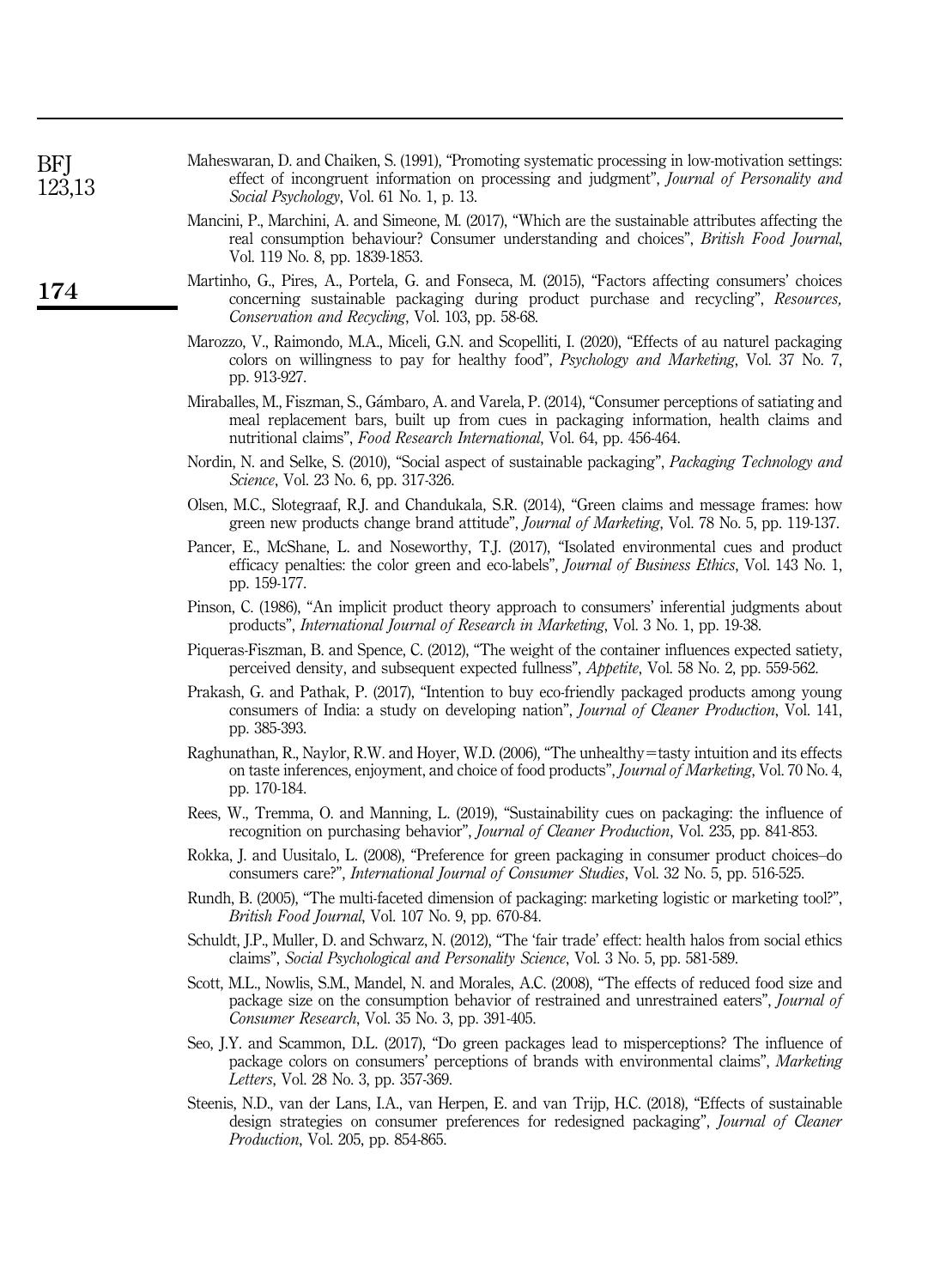- <span id="page-13-1"></span>Steenis, N.D., van Herpen, E., van der Lans, I.A., Ligthart, T.N. and van Trijp, H.C. (2017), "Consumer response to packaging design: the role of packaging materials and graphics in sustainability perceptions and product evaluations", Journal of Cleaner Production, Vol. 162, pp. 286-298.
- <span id="page-13-5"></span>Suher, J., Raghunathan, R. and Hoyer, W.D. (2016), "Eating healthy or feeling empty? How the 'healthy=less filling' intuition influences satiety", Journal of the Association for Consumer Research, Vol. 1 No. 1, pp. 26-40.
- <span id="page-13-9"></span>Sundar, A. and Kardes, F.R. (2015), "The role of perceived variability and the health halo effect in nutritional inference and consumption", Psychology and Marketing, Vol. 32 No. 5, pp. 512-521.
- <span id="page-13-4"></span>Tal, A. and Wansink, B. (2015), "An apple a day brings more apples your way: healthy samples prime healthier choices", Psychology and Marketing, Vol. 32 No. 5, pp. 575-584.
- <span id="page-13-3"></span>Talukdar, D. and Lindsey, C. (2013), "To buy or not to buy: consumers' demand response patterns for healthy versus unhealthy food", Journal of Marketing, Vol. 77 No. 2, pp. 124-138.
- <span id="page-13-7"></span>Underwood, R.L. and Klein, N.M. (2002), "Packaging as brand communication: effects of product pictures on consumer responses to the package and brand", Journal of Marketing Theory and Practice, Vol. 10 No. 4, pp. 58-68.
- <span id="page-13-8"></span>Van Birgelen, M., Semeijn, J. and Keicher, M. (2009), "Packaging and proenvironmental consumption behavior: investigating purchase and disposal decisions for beverages", *Environment and* Behavior, Vol. 41 No. 1, pp. 125-146.
- <span id="page-13-0"></span>Vila-Lopez, N. and Küster-Boluda, I. (2020), "A bibliometric analysis on packaging research: towards sustainable and healthy packages", British Food Journal, Vol. 123 No. 2, pp. 684-701.
- <span id="page-13-2"></span>Wansink, B. and Chandon, P. (2006), "Can 'low-fat' nutrition labels lead to obesity?", *Journal of* Marketing Research, Vol. 43 No. 4, pp. 605-617.
- <span id="page-13-6"></span>Wansink, B., van Ittersum, K. and Painter, J.E. (2004), "How diet and health labels influence taste and satiation", *Journal of Food Science*, Vol. 69 No. 9, pp. S340-S346.
- <span id="page-13-10"></span>White, K., Lin, L., Dahl, D.W. and Ritchie, R.J. (2016), "When do consumers avoid imperfections? Superficial packaging damage as a contamination cue", *Journal of Marketing Research*, Vol. 53 No. 1, pp. 110-123.

(The Appendix follows overleaf)

The satiating power of sustainability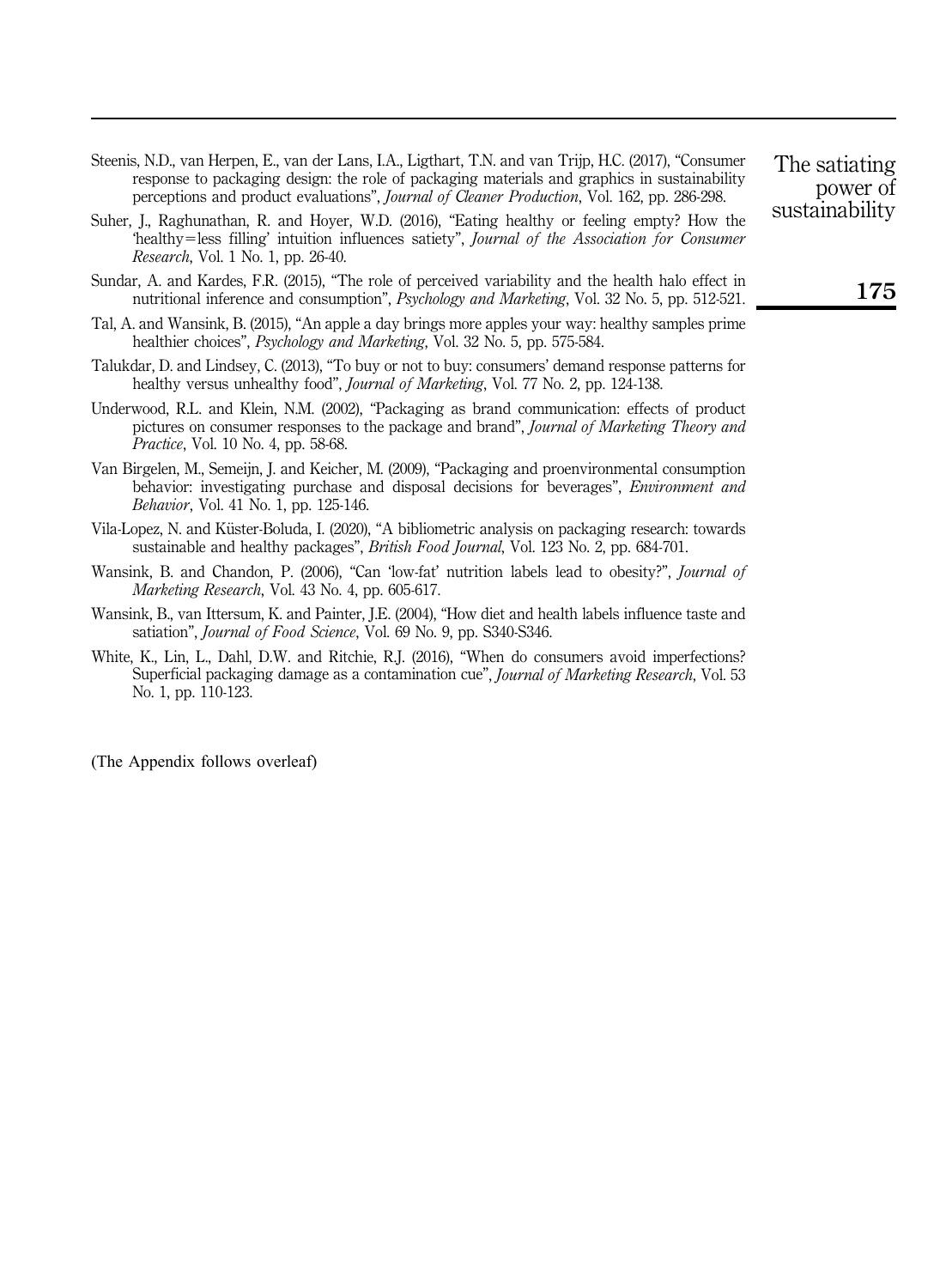# Appendix 1

*Stimuli and description used in Study 2*



# *INGREDIENTS:*

*Integral bread, Smoked Turkey, Salad, Low Fat cheese*

*INGREDIENTS:*

*Integral bread, Smoked Turkey, Salad, Low Fat cheese*

176

BFJ 123,13